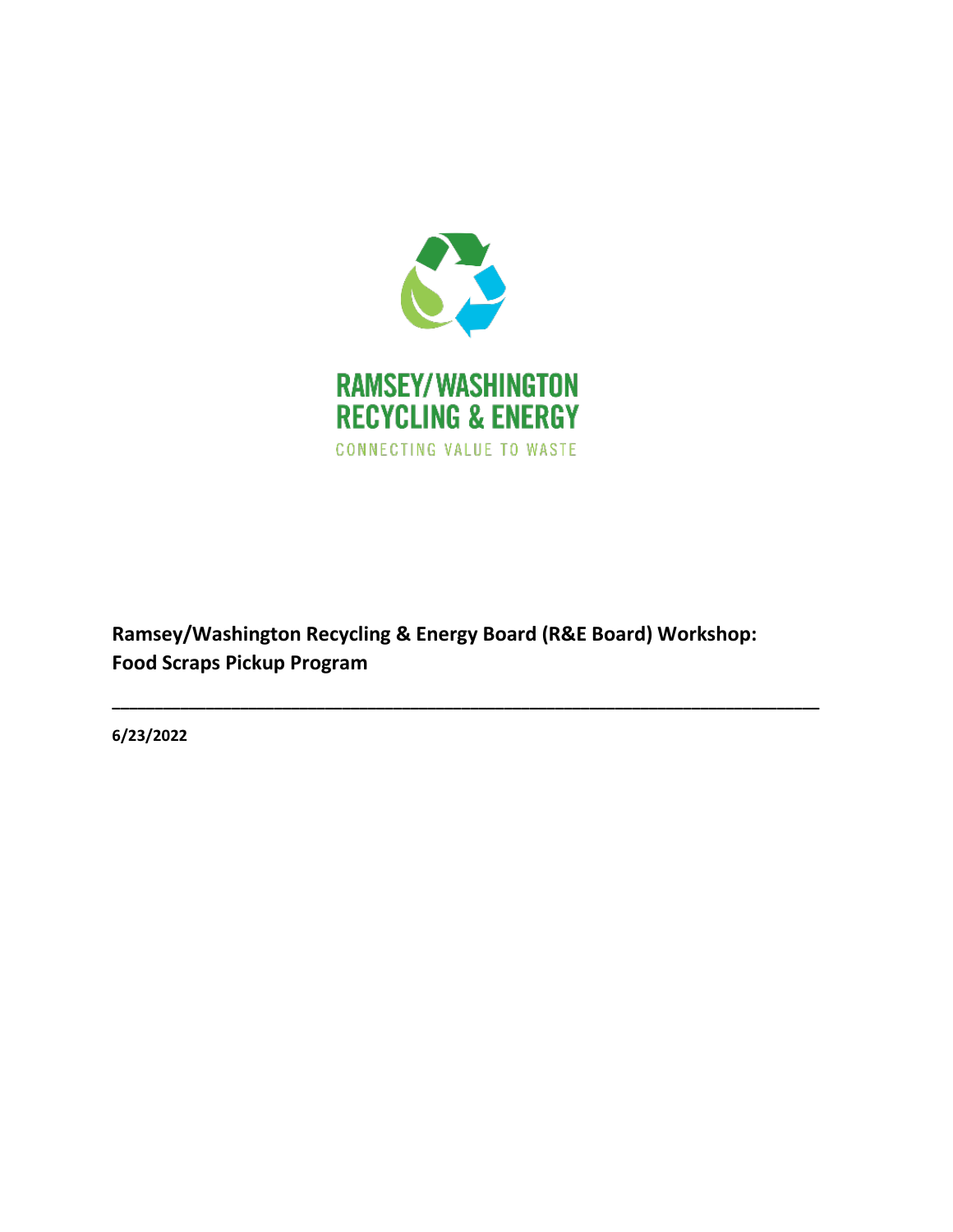

# **R&E Board Workshop Agenda**

**Date:** Thursday, June 23, 2022 **Time:** 11:00 am – 12:00 pm **Commissioners, Key staff, Presenters:** Ramsey County Environmental Health | 2785 White Bear Ave N. | 2<sup>nd</sup> Floor Conf. Room Maplewood, MN | 55109 | [Map](https://www.google.com/maps/place/Hazelwood+Professional+Center+-+Ramsey+County+Environmental+Health/@45.025155,-93.0200947,395m/data=!3m2!1e3!4b1!4m5!3m4!1s0x52b2d3f0ae809123:0x755216a02e858cb!8m2!3d45.0251831!4d-93.0189452) **Public:** [Microsoft TEAMS](https://teams.microsoft.com/l/meetup-join/19%3ameeting_NmZhZTM0ZjYtZTRlMC00MmRmLThjYzEtMWIyZDM4NWJkOThh%40thread.v2/0?context=%7b%22Tid%22%3a%225d850006-8872-4637-830c-ab1fff1d93b2%22%2c%22Oid%22%3a%2219bd4398-a87d-4dfd-a958-407261e00780%22%7d) Call In (audio only): 1-323-792-6297 | Phone Conference ID: 881 995 846#

The Recycling & Energy Board Chair approved, starting with the March 24, 2022 R&E Board meeting, hosting with commissioner members all in person at Ramsey County Environmental Health Offices in Maplewood, along with key staff and presenters. Members of the public are encouraged to participate remotely or may attend at the Maplewood address.

### **Workshop Purpose**

- Provide a brief overview of R&E's comprehensive approach to addressing food waste
- Provide a staff report and updates on the upcoming food scraps pickup program, being implemented collaboratively by Ramsey County, Washington County and Ramsey/Washington R&E. Updates will include program development, plans and timelines.
- Provide opportunity for board members to ask questions.

### **Workshop Outline**

- **I.** Overview of R&E/counties' food scrap recycling programs
	- a. Food waste prevention
	- b. Food recovery
	- c. Food waste recycling
- **II.** Food scraps pickup program pilot, phased launch and timeline plans
	- a. Criteria for pilot and roll-out
	- b. Pilot test area
	- c. Phased launch roll-out
	- d. Tentative timeline for pilot & roll-out
	- e. County food scrap drop-off sites & food scrap bags
	- f. Communications timeline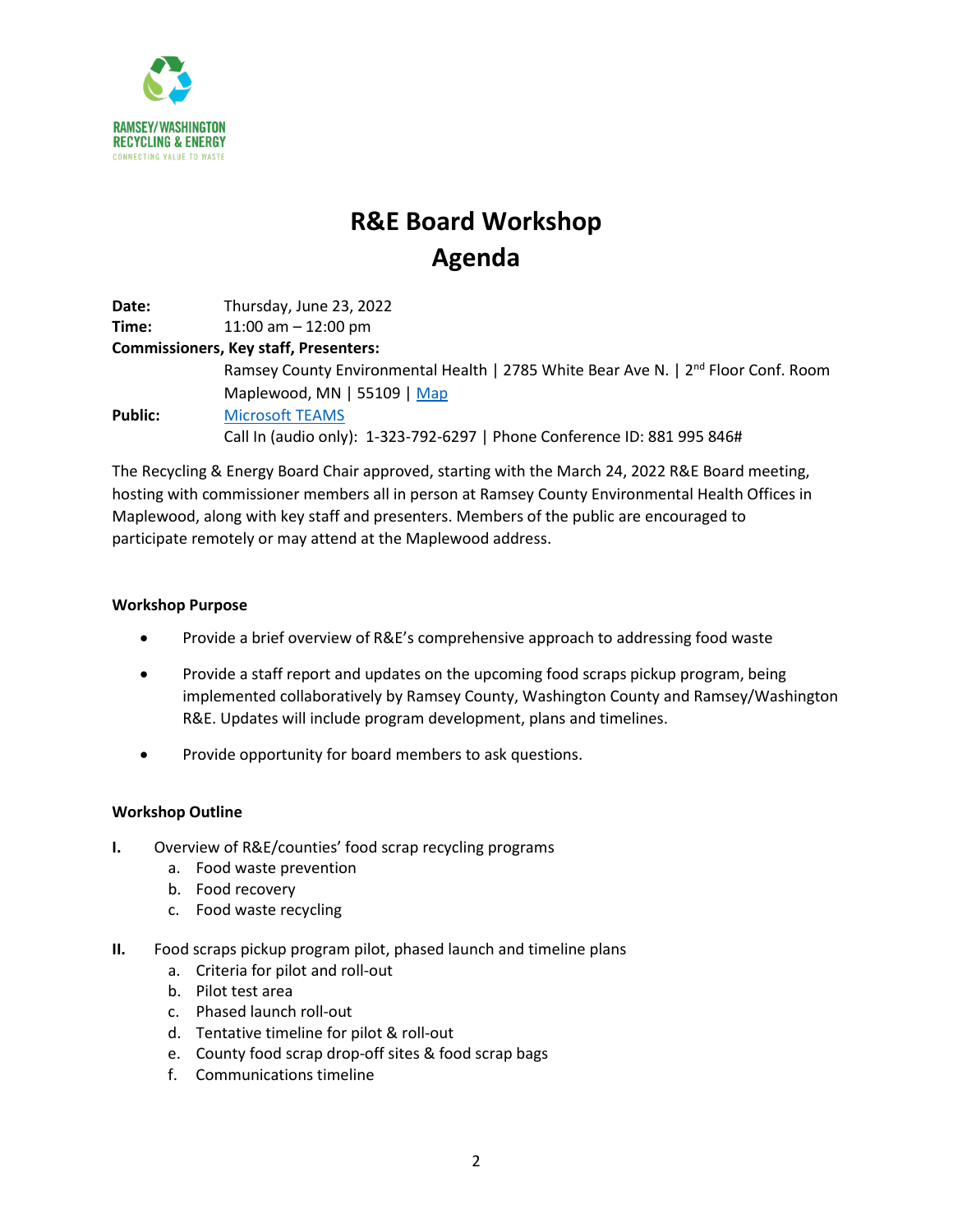

- **III.** Review of food scraps pickup program communication plan and strategy
	- a. Engagement & outreach and communication strategy
	- b. Plan for updates and "tool kit"
- **IV.** Food scraps pickup program development updates
	- a. Online bag ordering website
	- b. Customer service
	- c. Food scrap bag design
- **V.** Board member questions and discussion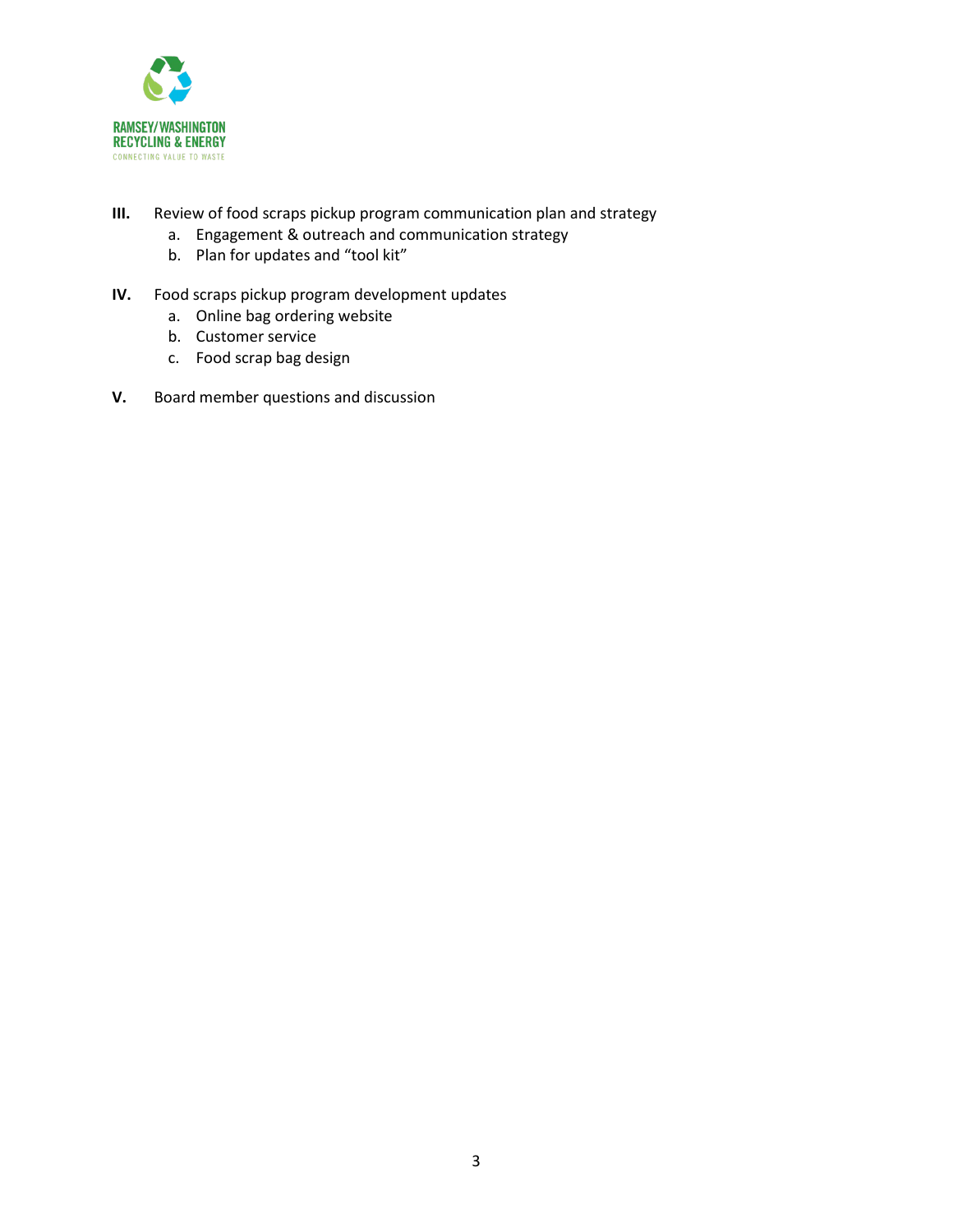

June 16, 2022

## **To:** Ramsey/Washington Recycling & Energy Board (R&E Board)

**From:** Joint Leadership Team (JLT)

**Re:** R&E Board Workshop: Food Scraps Pickup Program

The R&E Board meeting on June 23, 2022, will include a one-hour workshop following the board's business meeting. The purpose of the workshop is to provide in-depth information on Ramsey and Washington counties' upcoming *food scraps pickup program*, a new program to collect and recycle residential food scraps using special compostable bags called *food scrap bags*.

\_\_\_\_\_\_\_\_\_\_\_\_\_\_\_\_\_\_\_\_\_\_\_\_\_\_\_\_\_\_\_\_\_\_\_\_\_\_\_\_\_\_\_\_\_\_\_\_\_\_\_\_\_\_\_\_\_\_\_\_\_\_\_\_\_\_\_\_\_\_\_\_\_\_\_\_\_\_\_\_\_\_\_\_\_

At this workshop, board members will receive information and updates on program development efforts, including the tentative timeline for a pilot test and the phased roll-out to Ramsey and Washington county communities. The workshop will also provide time for R&E board members to ask questions.

After the workshop, in early July, board members will receive a link to an online folder of digital communication tools related to the program, including social media/newsletter content about program phasing and a PowerPoint presentation to use in sharing about the program. Communication tools will continue to be added to this folder as the program is rolled out.

### **Program Background**

Food scraps make up about 20% of trash collected in Ramsey and Washington counties by weight. The food scraps pickup program is a strategy to recover and recycle food scraps that offers environmental, economic and health benefits.

This system will use special compostable bags called food scrap bags. Residents who want to participate will sign up through a custom-designed website (to be located at FoodScrapsPickup.com) or a customer service line to receive an annual supply of bags at no cost and will use the bags to collect their food scraps. Residents will then put the bags in their trash carts or dumpsters along with their trash, which will be collected as usual. After collection, the bags will be mechanically separated from the trash. Separated bags of food scraps would go to composting facilities (and potentially anaerobic digestion facilities in the future).

This method of food scraps collection was chosen by the R&E Board because it provides an efficient and cost-effective way to collect food scraps across the two counties. Benefits of this method include:

- Does not require an additional collection cart
- Does not require a separate collection day
- Does not require additional hauling trucks
- Has little impact on current waste hauling services